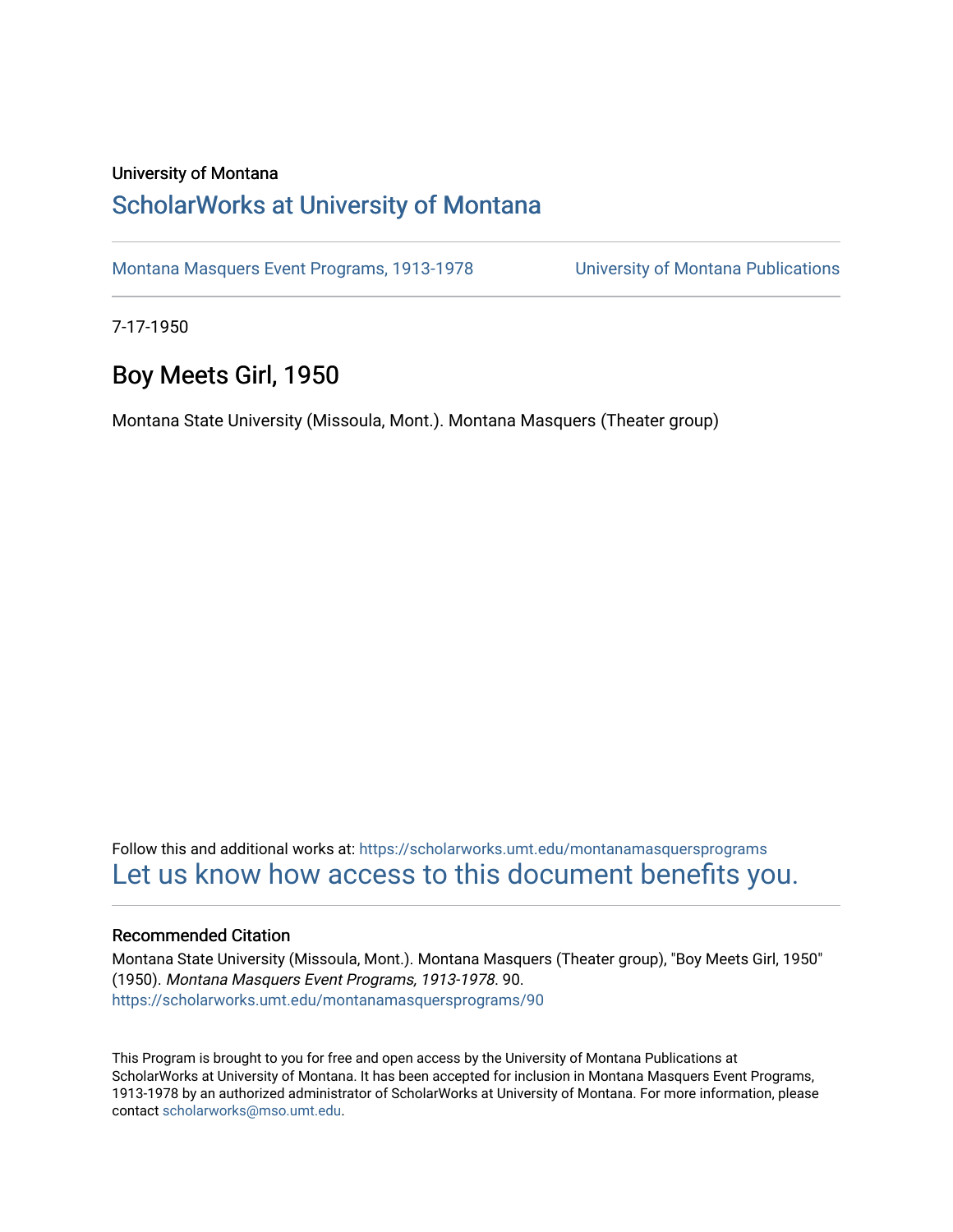# *gOy MgE gS Qlgl*

**SIMPKINS LITTLE THEATRE JULY 17,18, 19 8:30 Curtain**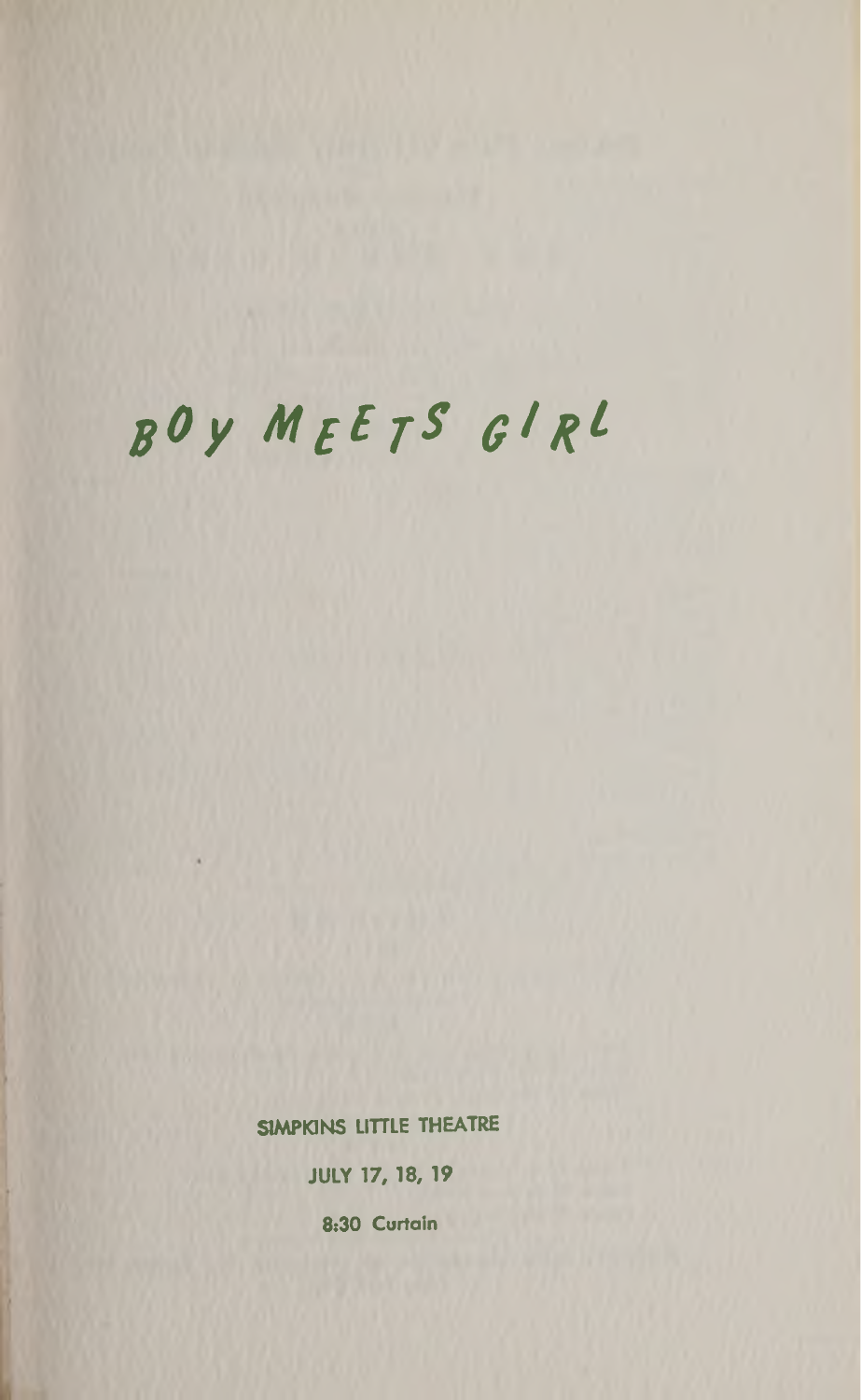#### Montana State University Summer Theatre **and** Montana Masquers

#### **present** BOY MEETS GIRL

**by**

**BELLA AND SAMUEL SPEWACK LeROY W. H1NZE, Director HAL J. TODD, Technical Director**

## **CAST**

(in order of appearance)

| Robert Law.           | Larry Kadlec              |
|-----------------------|---------------------------|
|                       | O. Maurice Thompson       |
|                       | Carroll O'Connor          |
|                       | <b>Dick Barsness</b>      |
| C. F. Friday          | James H. Callihan         |
|                       | <b>Shirley Calnan</b>     |
|                       | Mary Lou Grote            |
|                       | <b>Loring Calkins</b>     |
|                       | Charles M. Stone          |
|                       | <b>William G. Simmons</b> |
|                       | Joan Markley              |
| A Nurse               | Josephine Martin          |
|                       | Richard A. Iverson        |
| Young Man_            | <b>Fred Cunningham</b>    |
|                       | <b>Bob Hoyem</b>          |
| Cutter                | James Beakey              |
| <b>Another Nurse.</b> | Joan Hardin               |
| Major Thompson        | <b>Floyd Chapman</b>      |

#### **SCENES**

#### **ACT I**

Mr. Friday's Office, the Royal Studios in Hollywood. Ten-Minute Intermission

#### **ACT <sup>11</sup>**

Scene 1: A Neighborhood Theatre. Seven months later.

Scene 2: Mr. Friday's office.

Scene 3: The same. Several hours later.

#### Ten-Minute Intermission

#### **ACT III**

Scene 1: A hospital corridor. Three weeks later. Scene 2: In your home. Scene 3: Mr. Friday's office.

**Production rights released through Dramatists Play Service, Inc., New York City**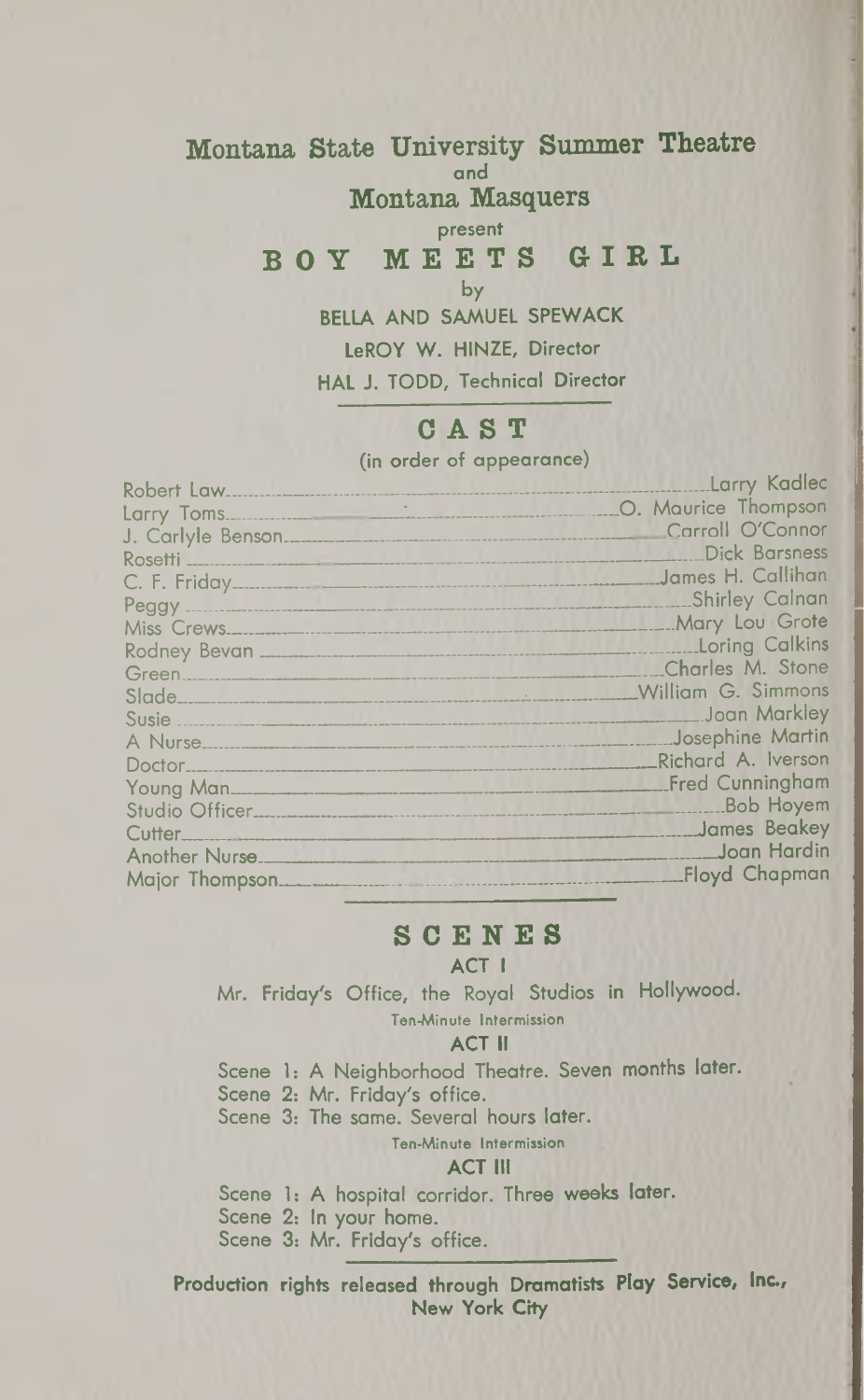## PRODUCTION STAFF

|                   | Josephine Martin                                                                                               |
|-------------------|----------------------------------------------------------------------------------------------------------------|
|                   | Floyd Chapman                                                                                                  |
|                   | Nancy Fields                                                                                                   |
|                   |                                                                                                                |
|                   | Nancy Hays                                                                                                     |
|                   | assisted by Harriet Moore                                                                                      |
|                   | Marian Kolppa<br>assisted by Gladys Trambley                                                                   |
| Sound Effects     | Fred Cunningham                                                                                                |
|                   | James Beakey<br>assisted by Joan Hardin                                                                        |
| <b>Makeup</b>     | Nancy Fields, Yvonne Kind, Louetta Riggs, Joan Hardin,<br>Irene Stritch, Janet Richardson, Edna-Marie Thompson |
| Publicity.        | Carroll O'Connor                                                                                               |
| <b>Box Office</b> | Joan Hardin, Jamie Stewart, Nancy Fields                                                                       |
|                   |                                                                                                                |

## ACKNOWLEDGMENTS

We wish to thank the following business houses and organizations for their generosity in lending us many of the properties in BOY MEETS GIRL.

BELL TELEPHONE COMPANY CUSTOM-BUILT VENETIAN BUND COMPANY FOX THEATRE MASONIC LODGE MISSOULA FURNITURE MART OFFICE SUPPLY STANDARD FURNITURE **WESTERNERS** 

### COMING ATTRACTIONS

| July 31 - THE WELL-DIGGERS DAUGHTER FILM French Film   |  |
|--------------------------------------------------------|--|
| August 3-HIGH SCHOOL ONE-ACT PLAYS                     |  |
|                                                        |  |
| August 10 - SUMMER THEATRE PRODUCTION OF ONE-ACT PLAYS |  |
| August 11 - THE LADY VANISHES                          |  |